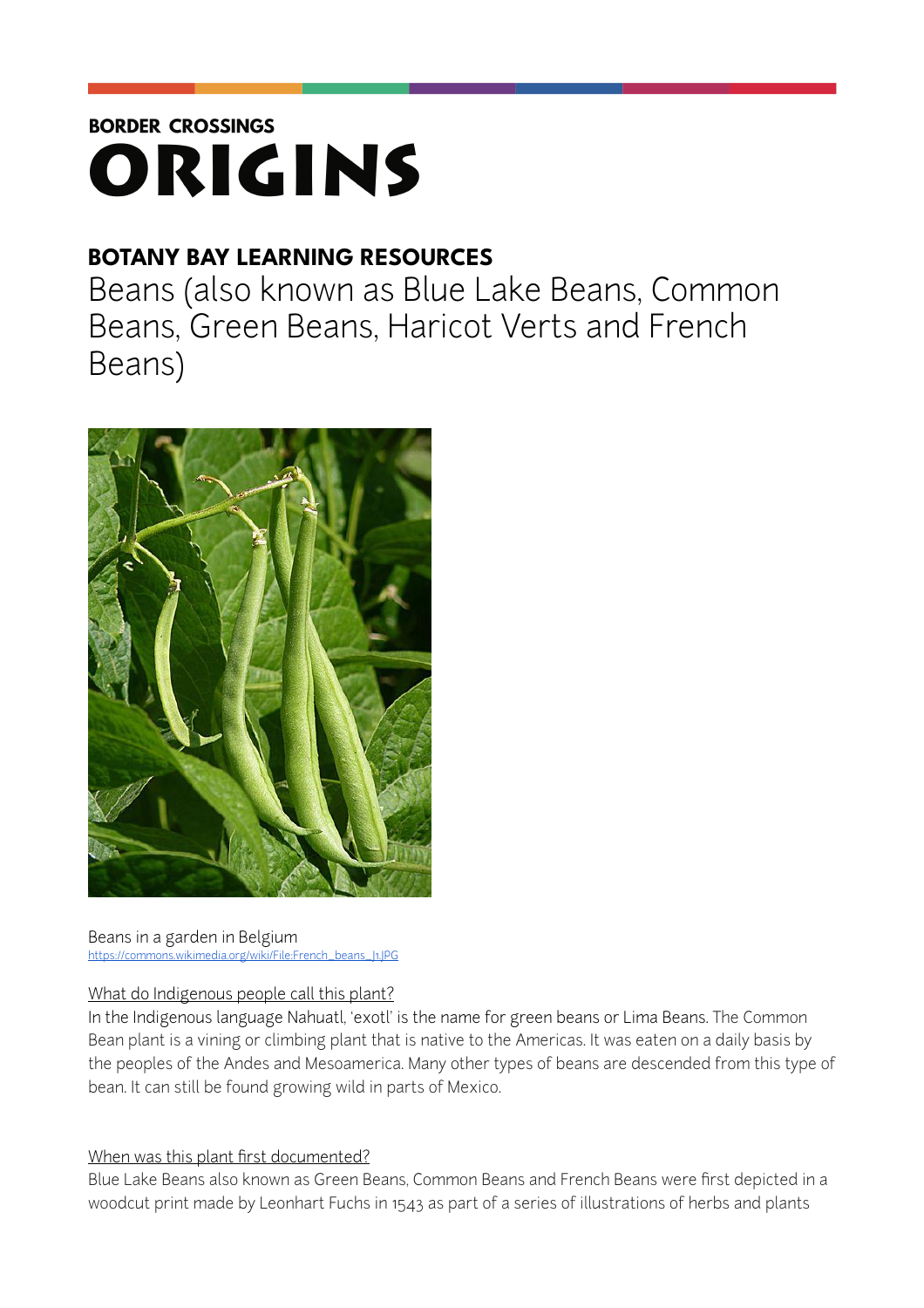#### How many varieties of this plant are known?

Most of the foods we call "beans", "legumes", "lentils" and "pulses" belong to the same family. They have split off over time either due to human cultivation or the environment they were grown in. Currently, world gene banks hold about 40,000 bean varieties, although only a small number of these are massproduced for regular consumption.

The following beans all come from what we now call Central and South America and were cultivated by Mesoamericans: Kidney Bean, Pinto Bean, Navy Bean (Cannellini, Haricot Beans / French Beans / Pole Beans / Bush Beans), Black Beans, Borlotti Beans, Lima Beans, Runner Beans, Flat Beans, Tepary Beans

#### Where and how was the plant originally grown and used?

Beans were first cultivated in Mesoamerica around 8000 years ago in areas we now call Mexico and Peru. The beans cultivated in Mexico were predominantly black or white beans, with a few variants and were usually small seeded. The beans cultivated in Peru were more colourful and were larger. Over time and through trade, beans spread into much of North and South America.

Climbing beans are cultivated as part of the Three Sisters gardening technique, an efficient system that allows three crops to be grown together. Maize is planted in the middle of the plot, climbing beans are planted around the maize and squash or pumpkins are planted around the edge. The taller maize and climbing beans offer shade to the low lying pumpkin vines and the pumpkin vines stop the ground from getting too dried out which means the maize crops will be larger. The vines from the pumpkins and squash can be used as fertiliser. So, in combination, the plants work together.

# How do Indigenous people relate to this plant?

Beans were second to only maize in the Aztec diet and were a principal source of protein. They were often cooked, boiled and mashed and sometimes ground into a fine flour like powder.

# When and how did this plant first come to Britain?

The Common Bean came to the UK in the 16th through Spanish and Portuguese traders. As it is easy to grow and fairly hardy (due to selective breeding by the peoples of Mesoamerica) it thrives in Europe and is now grown on (almost) every continent.

# Special properties

The common bean is high in starch, protein, and dietary fibre, and is an excellent source of iron, potassium, selenium, molybdenum, thiamine, vitamin B6, and folate. The peoples of Mesoamerica ate beans daily as part of their diet as they are filling, nutritious and can be stored for long periods of time. The beans would be soaked in water for several hours and then boiled until they were soft. They would sometimes be mixed with other vegetables to make a soup or stew. Maize, beans and squash were the three staple foods used in almost every meal, to which nopales (a type of cactus) and tomatoes were usually added. Chilli and salt were also used in many dishes.